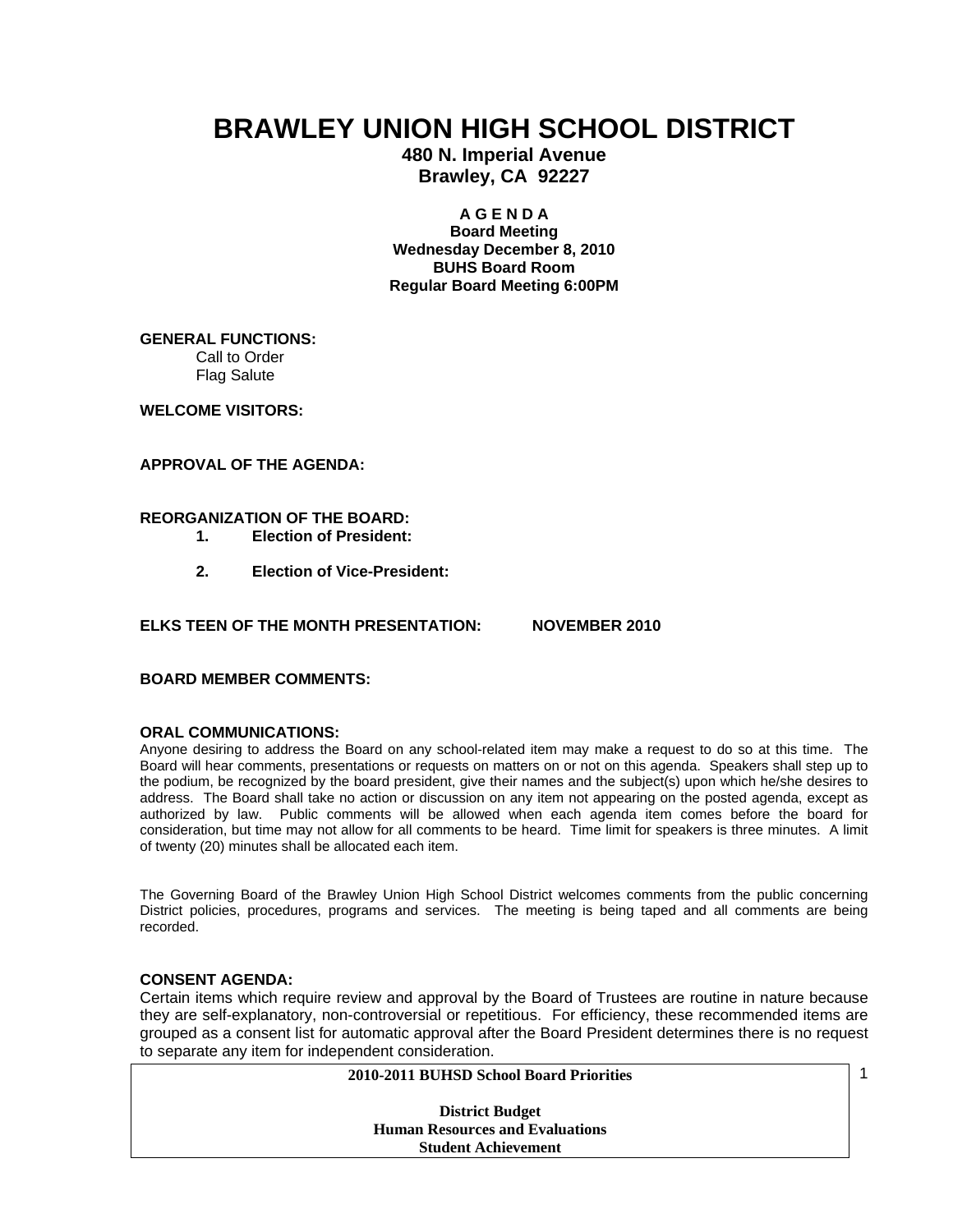# Item #1 **Approval of Minutes** – It is the recommendation of the Superintendent that the minutes from **November 10, 2010 and November 15, 2010 be approved.**

# Item #2 **Business & Finance** –

# Item #3 **Personnel -**

- 3.1 Approve Mario Mendoza as Junior Varsity coach for Girl's basketball
- 3.2 Approve Timothy Hamilton as Freshman coach for Girl's basketball
- 3.1 Approve Rasawn Overton as volunteer coach for Girl's basketball
- 3.2 Approve James Haley Sr as volunteer coach for Girl's basketball<br>3.3 Approve Angel Carrillo as volunteer wrestling coach
- Approve Angel Carrillo as volunteer wrestling coach
- 3.4 Accept resignation from Diana Gonzales as Junior Varsity coach for Girl's Basketball
- 3.5 Accept resignation from Mason Rodriguez as Wrestling coach
- 3.6 Accept resignation from Damon Brooks as wrestling coach

Item #4 **Pupil Personnel -** 

# **APPROVAL OF CONSENT AGENDA:**

| Motion: | Second: |  |
|---------|---------|--|
| Aves:   | Nays:   |  |

#### **497. REPORTS:** *(ALL INFORMATIONAL)*

- 497.1 BUHS Student Board Representative Melissa Kruger
- 497.2 Alternative Education Student Board Representative Christian Jauregui
- 497.3 Superintendent's Report
	- a. ARRA Enhancing Education through Technology Grant
		- b. District Cash Flow Status
		- c. Attendance Report

#### **498. BUSINESS & FINANCE:**

498.1 Motion to approve Resolution Designating Person to Sign School Orders. **Action**

*Recommended action to approve yearly resolution necessary to designate person to sign school orders.* 

498.2 Motion to approve Resolution Authorizing the County Superintendent's Office to Make Corrections on Commercial and/or Payroll Warrants. **Action**

*Recommended action to approve yearly resolution necessary that authorizes County Superintendent's Office to make minor corrections to commercial/payroll warrants*.

#### **2010-2011 BUHSD School Board Priorities**

**District Budget Human Resources and Evaluations Student Achievement** 

2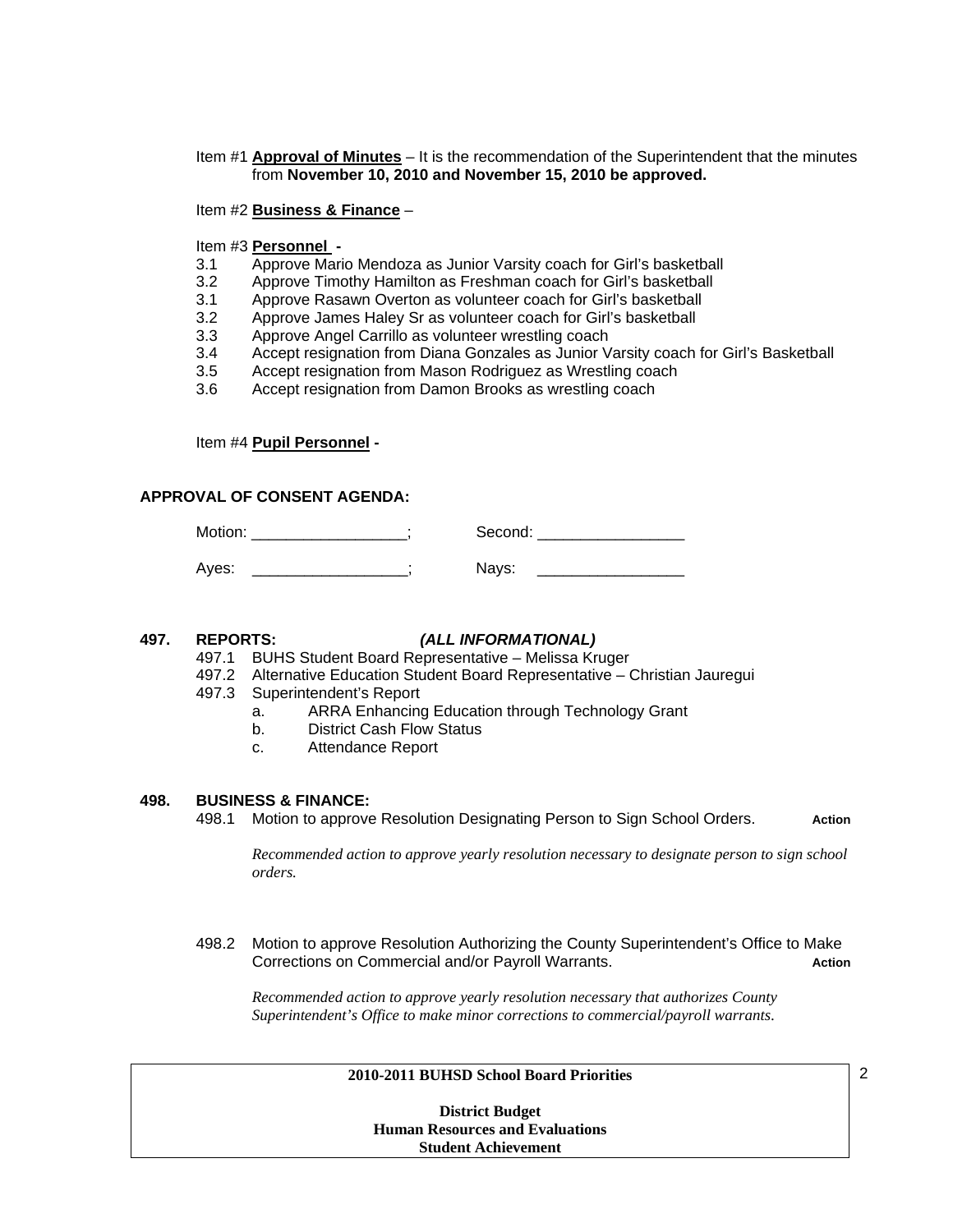#### 498.3 Motion to approve the First Interim Report/Budget Revision. **Action**

*Recommended action to approve the district budget revisions and the district's required first Interim Budget Report for the 2010-2011 fiscal year.* 

#### **499. CURRICULUM:**

499.1 Update on Student Achievement. **Information**

*Information will be presented on efforts being made to improve student learning in the BUHSD* 

#### 499.2 Review/Discuss the Local Educational Agency Plan Addendum. **Informational**

*The LEA Plan addendum that is required of districts that are identified for Program Improvement status will be presented for review. This addendum is required since BUHSD is in year one of Program Improvement* 

# 499.3 Review/Discuss the Year 4 Title 3 Program Improvement Action Plans **Action**

*The Year 4 Title 3 Program Improvement action plans will be presented for review. These action plans are required since BUHS is in year 4 of Title 3 Program Improvement.* 

#### **500. POLICIES:**

#### **501. PUBLIC RELATIONS:**

 501.1 Motion to approve Board/District/Site Goal Objectives for the current academic year. **Action** 

*Recommended action to approve the objectives for the Board/District/Site goals for the 2010-2011 academic year.* 

#### **502. PERSONNEL:**

**503. PUPIL PERSONNEL:** 

# **504. ADMINISTRATORS' COMMENTS:**

# **505. SUGGESTIONS FOR FUTURE AGENDA ITEMS:**

 505.1 Future Board Meeting Agenda Items. **Discussion** a.

*At this time Board Members may suggest items for discussion and/or action at a subsequent BUHSD Board of Trustees meeting.* 

#### **2010-2011 BUHSD School Board Priorities**

**District Budget Human Resources and Evaluations Student Achievement** 

3